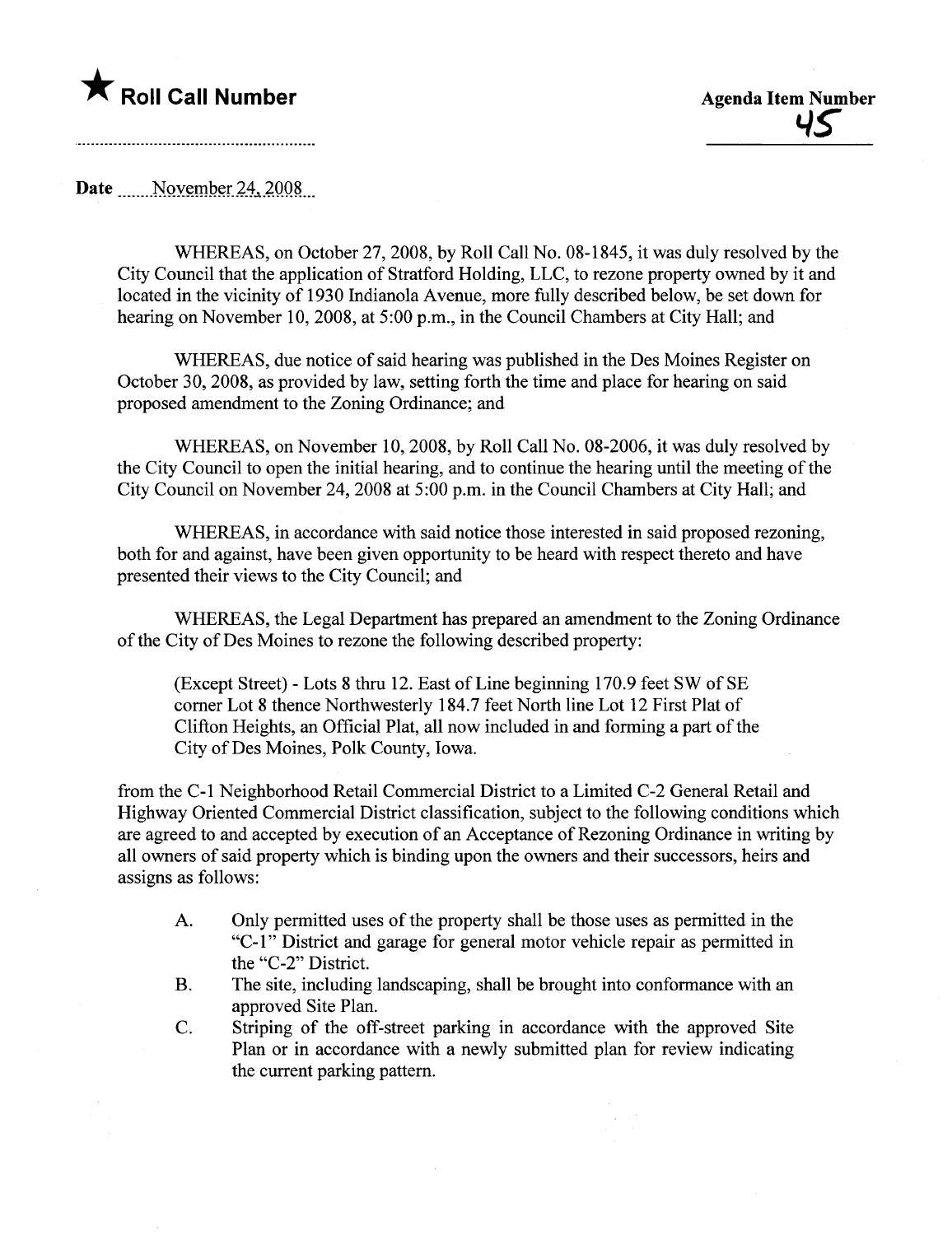



# Date .......November 24, 2008...

- D. Any inoperable vehicles on the site shall be kept indoors when kept on premises for more than a 24-hour period in an inoperable condition.
- E. Hours of operation shall be limited to those allowed in the "C-l" District for any "C-1" District use and between  $6:00$  AM and  $10:00$  PM for any garage for general motor vehicle repair.
- F. No materials or equipment related shall be stored outside of a building.
- G. The trash and waste oil tank enclosure is made of significant construction (concrete block, brick) with steel gates.

NOW THEREFORE, BE IT RESOLVED, by the City Council of the City of Des Moines, Iowa, that upon due consideration of the facts, statements of interested persons and arguments of counsel, the objections to the proposed rezoning of the property to a Limited C-2 District are hereby overruled, and the hearing is closed.

MOVED by passage of the rezoning ordinance. to adopt and approve the rezoning, subject to final

APPROVED AS TO FORM:

Michael F. Kelley Assistant City Attorney

| <b>COUNCIL ACTION</b> | <b>YEAS</b> | <b>NAYS</b> | <b>PASS</b> | <b>ABSENT</b>   | <b>CERTIFICATE</b>                                                                                   |  |  |  |  |  |
|-----------------------|-------------|-------------|-------------|-----------------|------------------------------------------------------------------------------------------------------|--|--|--|--|--|
| <b>COWNIE</b>         |             |             |             |                 |                                                                                                      |  |  |  |  |  |
| <b>COLEMAN</b>        |             |             |             |                 | I, DIANE RAUH, City Clerk of said City hereby                                                        |  |  |  |  |  |
| <b>HENSLEY</b>        |             |             |             |                 | certify that at a meeting of the City Council of<br>said City of Des Moines, held on the above date, |  |  |  |  |  |
| <b>KIERNAN</b>        |             |             |             |                 | among other proceedings the above was adopted.                                                       |  |  |  |  |  |
| <b>MAHAFFEY</b>       |             |             |             |                 |                                                                                                      |  |  |  |  |  |
| <b>MEYER</b>          |             |             |             |                 | IN WITNESS WHEREOF, I have hereunto set my                                                           |  |  |  |  |  |
| <b>VLASSIS</b>        |             |             |             |                 | hand and affixed my seal the day and year first<br>above written.                                    |  |  |  |  |  |
| <b>TOTAL</b>          |             |             |             |                 |                                                                                                      |  |  |  |  |  |
| <b>MOTION CARRIED</b> |             |             |             | <b>APPROVED</b> |                                                                                                      |  |  |  |  |  |
|                       |             |             |             |                 |                                                                                                      |  |  |  |  |  |
|                       |             |             |             | Mayor           | <b>Llerk</b>                                                                                         |  |  |  |  |  |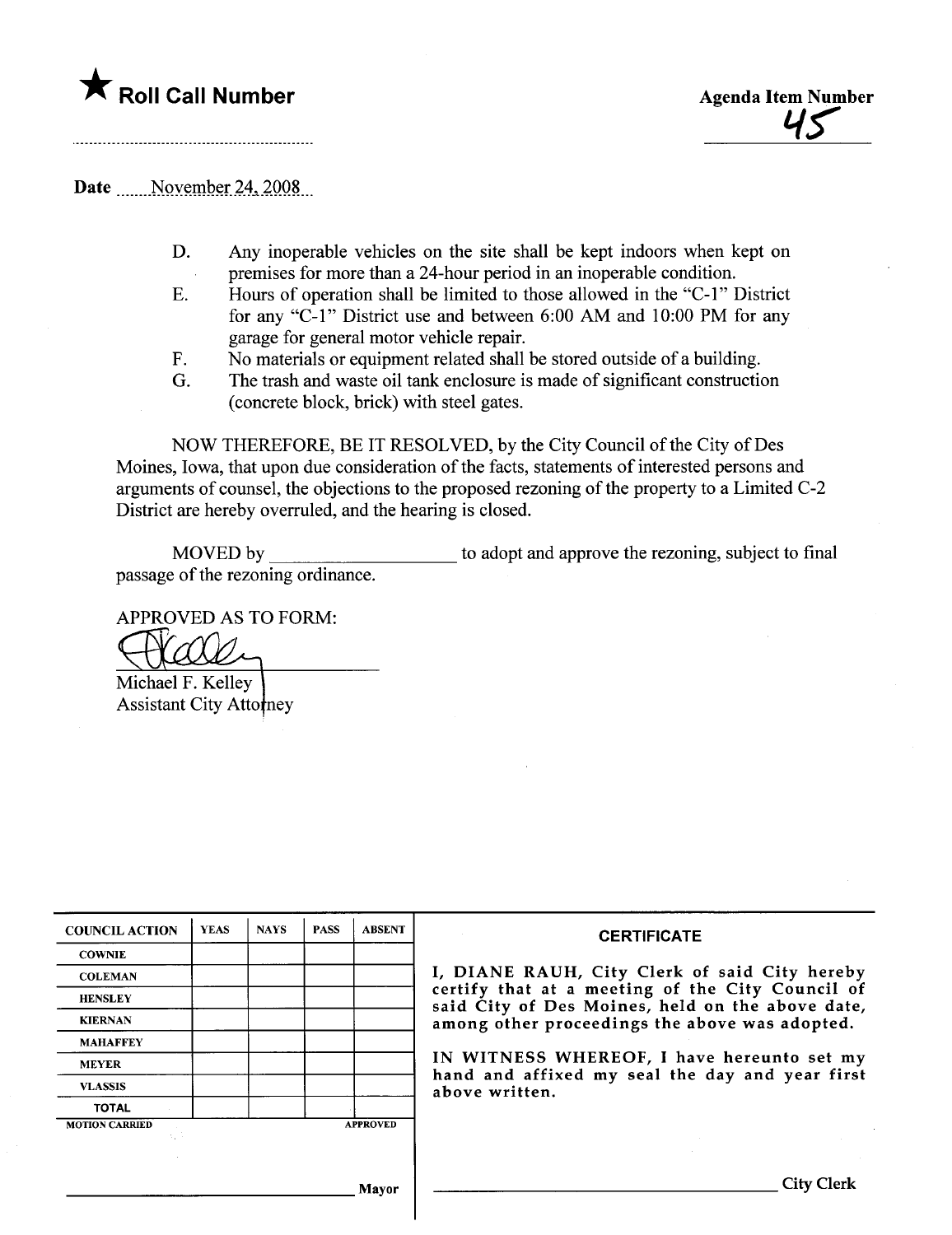October 22, 2008

-. **D**<sub>2</sub>te Agenda Item  $\cdot$  really  $\mu$ 

Honorable Mayor and City Council City of Des Moines, Iowa

Members:

Communication from the City Plan and Zoning Commission advising that at their meeting held October 16, 2008, the following action was taken:

#### **COMMISSION RECOMMENDATION:**

|                                                        | <b>Commission Action:</b> | Yes | <b>Nays</b> | Pass | Absent |  |
|--------------------------------------------------------|---------------------------|-----|-------------|------|--------|--|
| CITY OF DES MOINES                                     | Leisha Barcus             | X   |             |      |        |  |
|                                                        | JoAnne Corigliano         | Χ   |             |      |        |  |
|                                                        | <b>Shirley Daniels</b>    | X   |             |      |        |  |
|                                                        | Jacqueline Easley         |     |             |      | X      |  |
| CITY PLAN AND ZONING COMMISSION<br>ARMORY BUILDING     | Dann Flaherty             |     | X           |      |        |  |
| 602 ROBERT D. RAY DRIVE<br>DES MOINES, IOWA 50309-1881 | <b>Bruce Heilman</b>      | х   |             |      |        |  |
| (515) 283-4182                                         | Ted Irvine                | Χ   |             |      |        |  |
| ALL-AMERICA CITY                                       | Jeffrey Johannsen         | Χ   |             |      |        |  |
| 1949 1976, 1981                                        | Greg Jones                | X   |             |      |        |  |
| 2003                                                   | <b>Frances Koontz</b>     |     |             |      | Х      |  |
|                                                        | Jim Martin                |     | Х           |      |        |  |
|                                                        | <b>Brian Millard</b>      |     | X           |      |        |  |
|                                                        | <b>Mike Simonson</b>      | Х   |             |      |        |  |
|                                                        | <b>Kent Sovern</b>        |     | X           |      |        |  |
|                                                        |                           |     |             |      |        |  |

APPROVAL of a request from R Way's, Inc. Indy Road Auto (lessee) represented by Don Roberts (officer) to find the proposed rezoning in conformance with the Des Moines' 2020 Community Character Plan and to rezone property located at 1930 Indianola Avenue from "C-1" Neighborhood Retail Commercial District to a Limited "C-2" General Retail and Highway Oriented Commercial District, to allow for reuse of the property for Garage for general motor vehicle repair subject to the owner of the property agreeing to the following conditions: (ZON2008-00145)

- 1. Only permitted uses of the property shall be those uses as permitted in the "C\_ 1" District and garage for general motor vehicle repair as permitted in the "C\_2" District.
- 2. The site, including landscaping, shall be brought into conformance with an approved Site Plan.
- 3. Striping of the off-street parking in accordance with the approved Site Plan or in accordance with a newly submitted plan for review indicating the current parking pattern.
- 4. Any inoperable vehicles on the site shall be kept indoors when kept on premises for more than a 24-hour period in an inoperable condition.
- 5. Hours of operation shall be limited to those allowed in the "C-1" District for any "C-1" District use and between 6:00 AM and 10:00 PM for any garage for general motor vehicle repair.

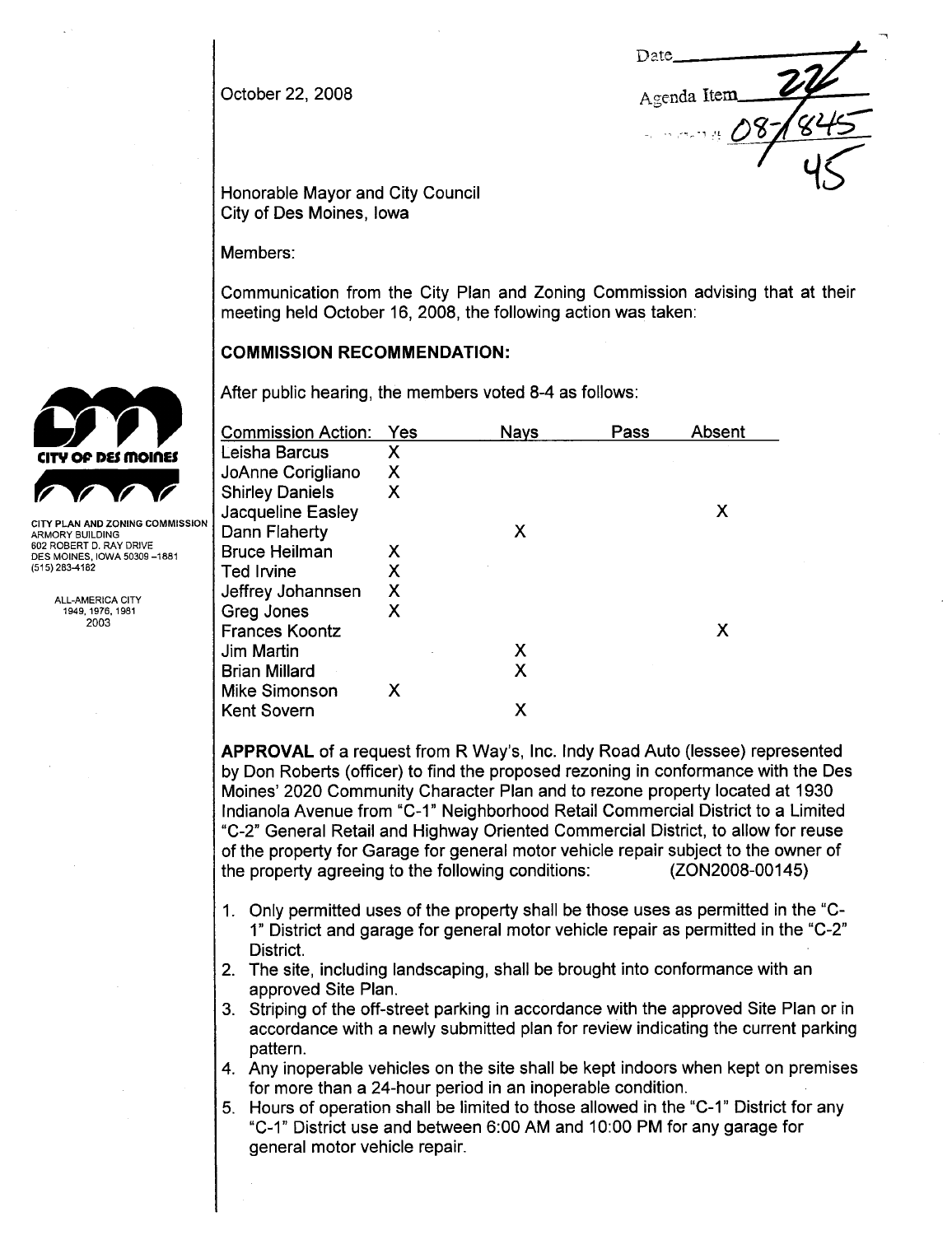- 6. No materials or equipment related shall be stored outside of a building.
- 7. The trash and waste oil tank enclosure is made of significant construction (concrete block, brick) with steel gates.

#### Written Responses

1 In Favor

o In Opposition

#### STAFF RECOMMENDATION TO THE P&Z COMMISSION

Part A) Staff recommends that the requested rezoning with the recommended conditions be found in conformance with the Des Moines' 2020 Community Character Plan's future land use designation of Commercial: Pedestrian-Oriented, Commercial Corridor.

Part B) Staff recommends approval of the requested rezoning subject to the owner of the property agreeing to the following conditions:

- 1. Only permitted uses of the property shall be those uses as permitted in the "C-1" District and garage for general motor vehicle repair as permitted in the "C-2" District.
- 2. The site, including landscaping, shall be brought into conformance with an approved Site Plan.
- 3. Striping of the off-street parking in accordance with the approved Site Plan or in accordance with a newly submitted plan for review indicating the current parking pattern.
- 4. Any inoperable vehicles on the site shall be kept indoors when kept on premises for more than a 24-hour period in an inoperable condition.
- 5. Hours of operation shall be limited to those allowed in the "C\_1" District for any "C\_1" District use and between 6:00 AM and 10:00 PM for any garage for general motor vehicle repair.
- 6. No materials or equipment related shall be stored outside of a building.

## STAFF REPORT

## I. GENERAL INFORMATION

- 1. Purpose of Request: The applicant is seeking the rezoning to allow for the existing garage for general motor vehicle repair that has illegally occupied the building following vacancy by an auto glass repair facility. The only "C\_2" District use being requested is a garage for general motor vehicle repair.
- 2. Size of Site: 16,999 square feet (0.39 acres).
- 3. Existing Zoning (site): "C-1" Neighborhood Retail Commercial District and "GGP" Gambling Games Prohibition Overlay District.
- 4. Existing Land Use (site): Garage for general motor vehicle repair.

## 5. Adjacent Land Use and Zoning:

North - "C-1", "C-0", & "R-3", Uses are Columbus Park and St. Anthony's Church and School.

South - "C-1", Uses are Tortilla Sonora bakery, Designers Clinic tanning spa, and Electronic Office Systems.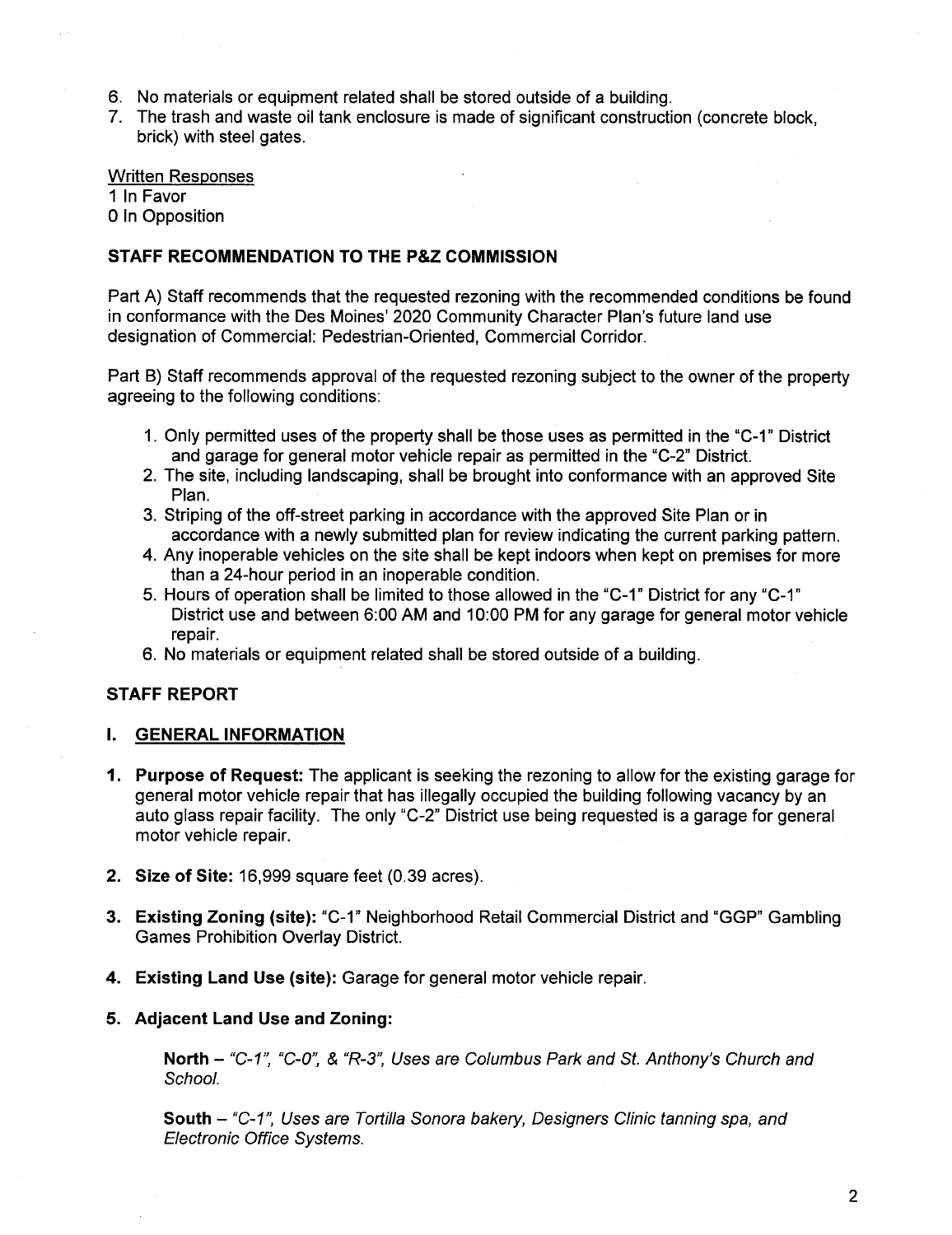East  $-$  "C-1" & "R1-60", Use is Columbus Park.

West  $-$  "C-1", Use is single-family dwelling.

- 6. General Neighborhood/Area Land Uses: The subject property is located at a neighborhood commercial node where Indianola Road intersects with the realigned Indianola Avenue.
- 7. Applicable Recognized Neighborhood(s): McKinley/Columbus Park Neighborhood.
- 8. Relevant Zoning History: N/A
- 9. 2020 Community Character Land Use Plan Designation: Commercial: Pedestrian-Oriented, Commercial Corridor.
- 10. Applicable Regulations: The Commission reviews all proposals to amend zoning regulations or zoning district boundaries within the City of Des Moines. Such amendments must be in conformance with the comprehensive plan for the City and designed to meet the criteria in §414.3 of the Iowa Code. The Commission may recommend that certain conditions be applied to the subject property if the property owner agrees in writing, prior to the City Council Hearing. The recommendation of the Commission will be forwarded to the City Council.

# II. ADDITIONAL APPLICABLE INFORMATION

1. Landscaping & Buffering: The site is developed based on the original site development of a gas station. Additional landscaping was added with a site plan for the conversion of the property to the Auto Glass Shop in 2003. It appears some of the shrubbery was removed or never installed. Staff recommends that the site be brought into conformance with the approved landscaping plan.

There is not a buffer yard or any screening fence on the site. None was required at the time of the approved site plan due to adjoining properties being commercially zoned. A buffer yard would not likely be effective because the site sits lower in elevation than the adjoining residential uses to the south and west.

- 2. Traffic/Street System: The intersection improvement for Indianola Avenue and Indianola Road created an irregular shaped portion of right-of-way on the north side of the site and took part of the original site so that there is not a landscape perimeter on the private property adjoining the public right-of-way. However, there is a short retaining wall at the property line and significant green space within the public right-of-way adjoining the site.
- 3. Access or Parking: There is access to the site from both Indianola Avenue and Indianola Road via a long driveway extension through the public right-of-way. It appears the parking on the site is different than the site plan approved in 2003. The lot should either be striped in accordance with the approved plan or a new plan should be submitted to indicate the current parking pattern. Staff believes that in such proximity to residential use, inoperable vehicles should be kept indoors if remaining on the premises for more than a 24-hour period in an inoperable condition.
- 4. 2020 Community Character Plan: Staff believes that the scale of the developed site is within the neighborhood scale intended by the Commercial: Pedestrian-Oriented, Commercial Corridor designation. The applicant is only proposing the repair use from the list of the "C-2" permitted uses. Therefore, the expected future uses would not generally be auto-oriented.

3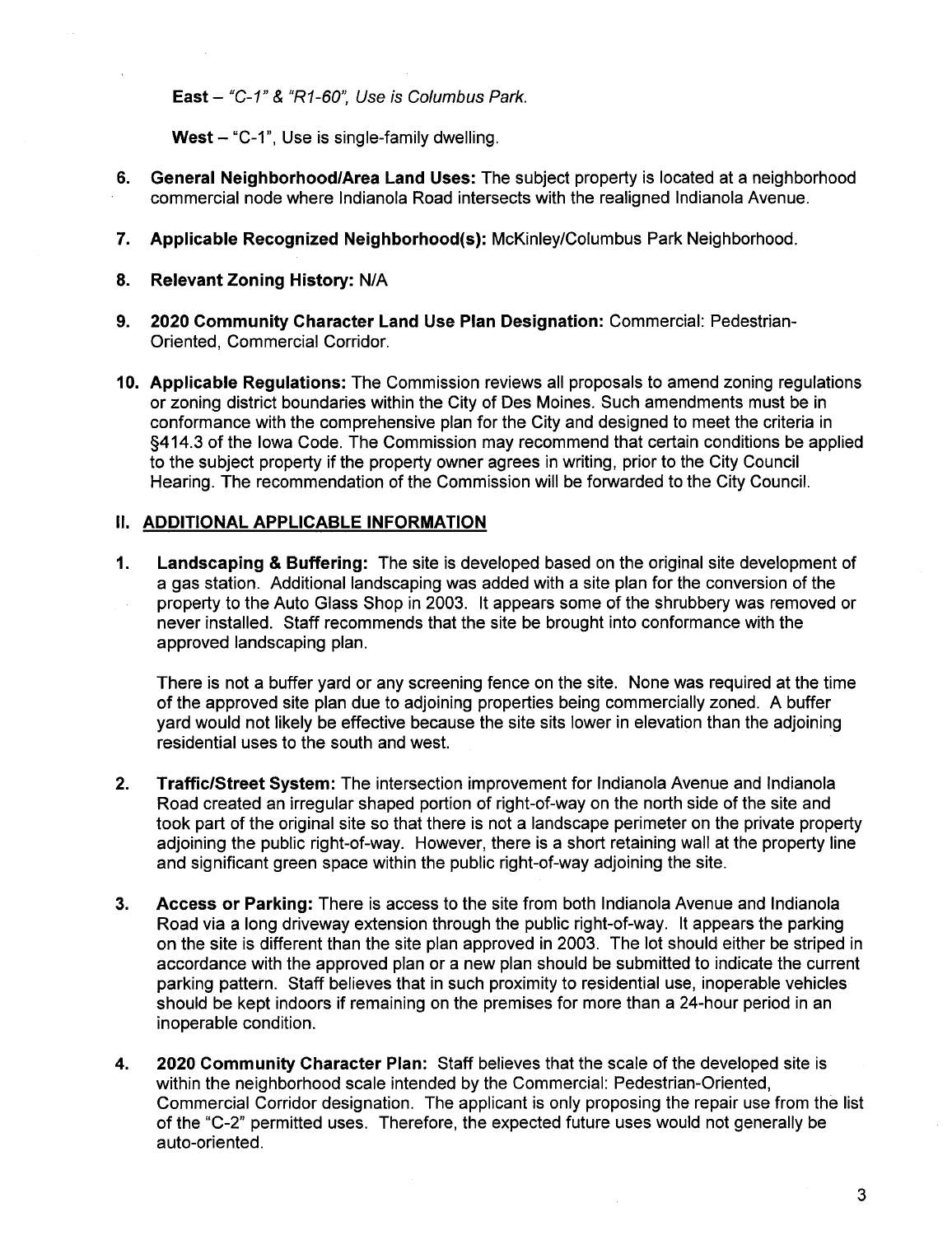Staff believes that the adjoining surrounding residential neighborhood would be served by restricting the property to hours of operation allowed in the "C-1" District for any "C-1" District use and prohibiting the premises from being operated between 10:00 PM and 6:00 AM for any garage for general motor vehicle repair. Staff further believes that no materials (such as waste tires or other vehicle parts) should be stored outside of a building.

#### SUMMARY OF DISCUSSION

Erik Lundv presented the staff report and recommendation.

Brian Milard asked if there was a requirement for a trash enclosure.

JoAnne Coriqliano stated that she has no problem with the business. However, she questioned the need for another south side garage and asked if there is any way to establish some type of screening that will not completely hide the business.

Mike Ludwiq stated that staff will work with the applicant to see if there is an opportunity to plant some landscaping in the right-of-way.

Dann Flaherty asked if the parking stalls are in place.

Erik Lundv stated that the parking exists and the applicant must conform with or amend the plan.

#### CHAIRPERSON OPENED THE PUBLIC HEARING

Don Roberts, 126 SE Phillip stated he assumed that because the property was previously an auto glass shop he did not need a zoning change for his garage.

Bruce Heilman asked about the vehicle that had a for sale sign on it.

Don Roberts stated that once they found out they could not sale vehicles, they immediately took the sign down. He explained that the vehicle was owned by one of his customers and he asked if he could park the vehicle with a sale sign on it.

Bruce Heilman asked if he was in agreement with the six staff recommendations.

Don Roberts stated that he had no objections.

Jim Martin asked if the snow plow and storage tank would be moved inside or was the applicant going to build another structure around back.

Don Roberts stated they will confine the dumpster and the storage tank as was requested at the neighborhood meeting, but the snow plow is not mounted right now and the pickup moves.

Jim Martin asked if the waste oil tank will be moved inside.

Don Roberts stated that it will be enclosed with the trash dumpster.

There was no one in the audience to speak on this item.

#### CHAIRPERSON CLOSED THE PUBLIC HEARING

Brian Millard offered a friendly amendment that the trash and waste oil tank enclosure be constructed with significant material (concrete block, brick) with steel gates.

4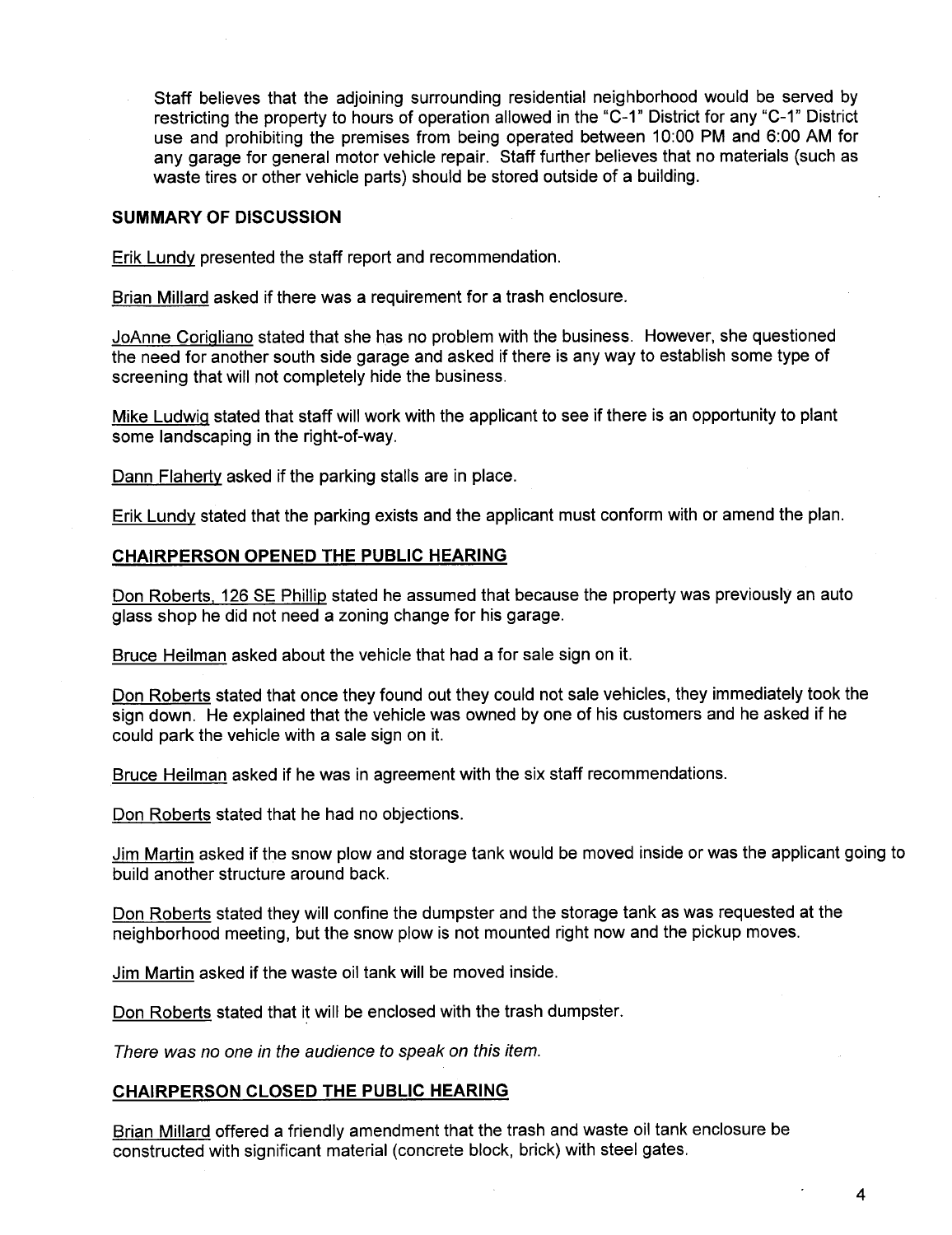Greq Jones accepted the friendly amendment.

08-1845  $45~$ 

Brian Millard stated that the site is too small, the building is small, the repair ends up happening outside which becomes an issue for enforcement and the neighborhood ends up suffering so he will be voting against it.

Greq Jones moved that the requested rezoning with the recommended conditions be found in conformance with the Des Moines' 2020 Community Character Plan's future land use designation of Commercial: Pedestrian-Oriented, Commercial Corridor and approval of the requested rezoning subject to the owner of the property agreeing to the following conditions:

- 1. Only permitted uses of the property shall be those uses as permitted in the "C-1" District and garage for general motor vehicle repair as permitted in the "C-2" District.
- 2. The site, including landscaping, shall be brought into conformance with an approved Site Plan.
- 3. Striping of the off-street parking in accordance with the approved Site Plan or in accordance with a newly submitted plan for review indicating the current parking pattern.
- 4. Any inoperable vehicles on the site shall be kept indoors when kept on premises for more than a 24-hour period in an inoperable condition.
- 5. Hours of operation shall be limited to those allowed in the "C-1" District for any "C-1" District use and between 6:00 AM and 1 0:00 PM for any garage for general motor vehicle repair.
- 6. No materials or equipment related shall be stored outside of a building.
- 7. The trash and waste oil tank enclosure is made of significant construction (concrete block, brick) with steel gates.

Motion passed 8-4 (Sovern, Flaherty, Martin, Millard opposed).

Respectfully submitted,

Michael Ludwig, AICI **Planning Administrator** 

MGL:clw

Attachment